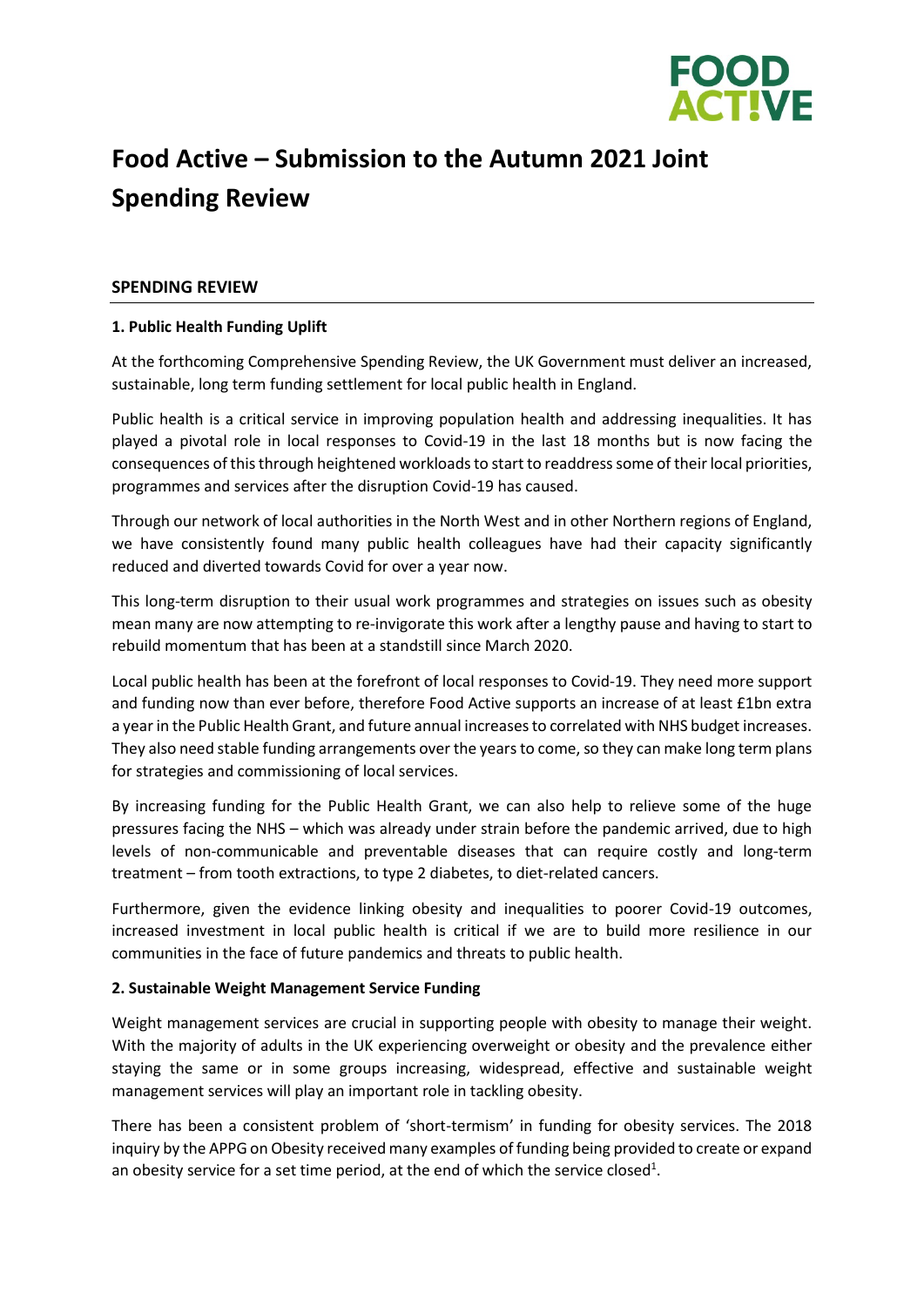

The UK Government has announced an additional £100 million of funding to councils in England and NHS to expand access to weight-management services<sup>2</sup> – but this has not been confirmed as a longterm funding package and includes only very limited provision for services for children and young people, who we know are also experiencing high levels of obesity. Some of our local authority network members have raised concerns about short-term funding for weight management services, and how effective this really is in terms of supporting individuals to manage their weight. Loosing weight slowly, through small changes to our behaviours and lifestyle choices, is shown to be a more effective approach than one that is time limited<sup>3</sup>. Short-term funding can result in services having a short shelflife, rather than providing long-term sustained support and can make it difficult for local authorities to make long term plans.

Our Local Authority colleagues also recognise the importance of applying a strong evidence base when investing in weight management services and interventions and whether the 'short-termism' of some of this investment provides value for money in having a real impact on levels of overweight and obesity.

Whilst provision of services and support for individuals to lose wight and improve their health and well-being is vital, we should also recognise and prioritise strategies, in addition, that we know can have a real impact on obesity – and perhaps place a greater focus on wider environmental and societal factors that play a significant role in determining our weight status and shape our behaviours. Obesity is a complex public health challenge driven by a mixture of the social, economic, biological and environmental factors that shape our lives and individual behaviours. Tier 2 services, often a 12-week multicomponent intervention of diet and physical activity, aim to treat the symptoms of obesity – but ultimately at the end of the programme and/or when the funding runs out, we are essentially sending people back into the environments that caused obesity with no more support. Therefore we need investment to support structural change, in addition to providing weight management services and support.

Furthermore, lack of appropriate funding is an ongoing barrier to accessing treatment. In England, local authorities commission some (but not all) weight management services and have experienced historic year-on-year public health budget cuts, which has had an impact on their ability to commission weight-management services. Many of our network members prior to the new funding did not currently offer a Tier 2 service in their locality. A new service may be instated as a result of the additional funding granted this year, however due to capacity issues these may not be sustained after the 12-month funding period.

## **About Food Active**

Food Active is a healthy weight programme delivered by the Health Equalities Group, and commissioned by local authority public health teams, NHS organisations, and Public Health England teams at both regional and national level.

Food Active's core aim is to address the social, environmental, economic and legislative factors which influence people's lifestyle choices and behaviours, with a specific focus on healthy weight.

*For more information, please contact: [beth.bradshaw@foodactive.org.uk](mailto:beth.bradshaw@foodactive.org.uk)*